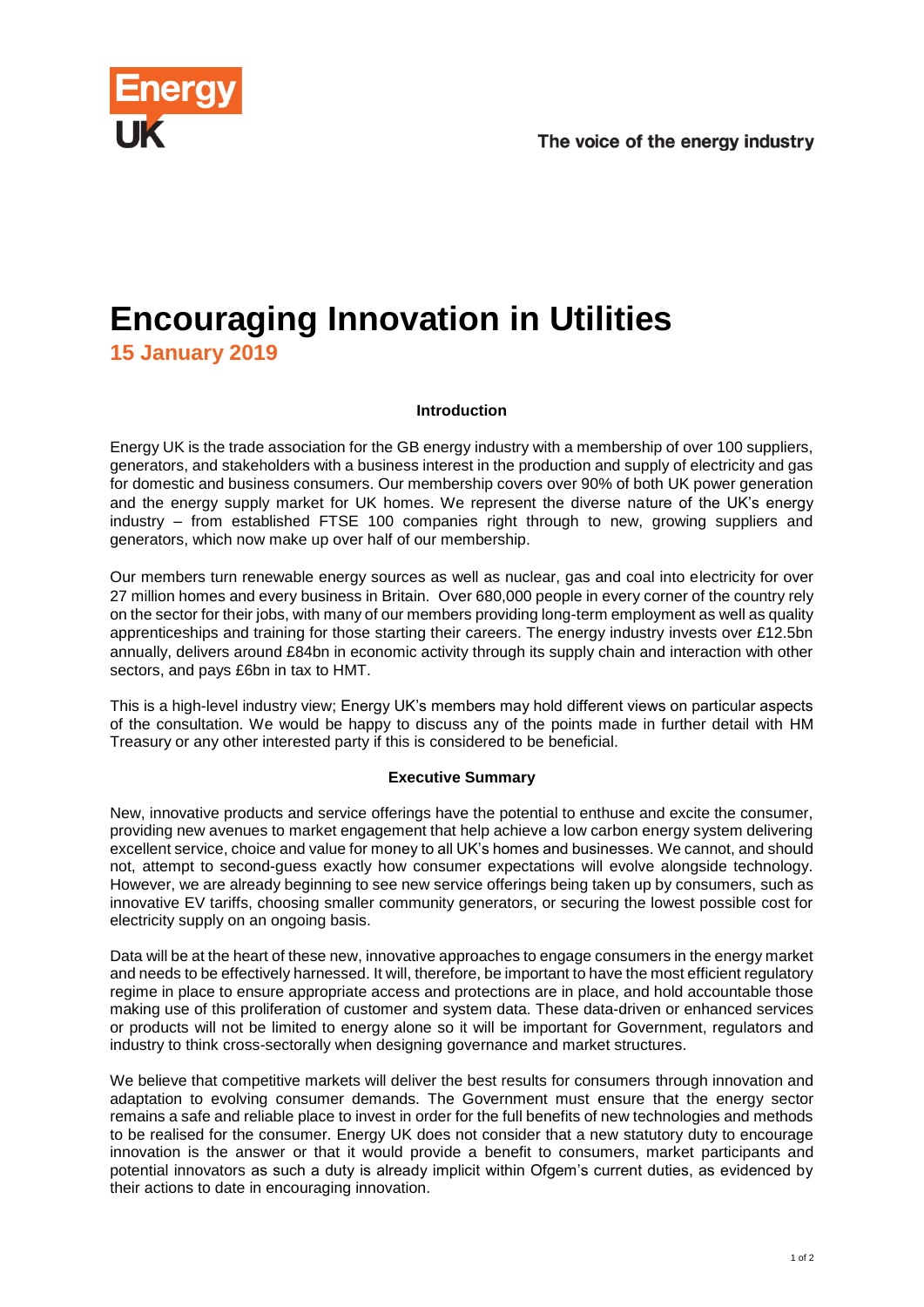# **Understanding the Barriers and Opportunities for Greater Innovation**

## *What barriers, if any, are there to development and implementation of innovative technologies and methods in the utilities sectors?*

## *Regulatory Certainty & Independence*

The UK needs to remain a safe and reliable place to invest in order for market competitors to continue to feel confident to innovate in the energy sector. An unreliable and opaque regulatory regime could risk the innovation and investment that is needed to realise the full benefits of the energy system transition that is underway. As part of this the Government will need to ensure that the right balance is struck between intellectual property protections to encourage innovation and customers receiving the benefits.

To attract the necessary investment that fully enables the development and implementation of innovation across the whole of the energy system it is paramount that the Government remains committed to an independent and authoritative regulator, in line with the CMA's Energy Market Investigation recommendations. The CMA found that a lack of robustness and transparency in regulatory decisionmaking increases the risk of policy decisions that have an adverse impact on competition in the energy market. The Government should, therefore, make a renewed commitment to proper scrutiny of regulatory decisions which improves decision-making and helps to sustain investor confidence.

In practice, this means a commitment to appeals on the merits to an export body, as well as Judicial Review. It is widely recognised that good regulatory decisions are most likely where the regulator itself can be challenged, as regulators are not infallible and may not always have recognised the scale of the impact of their decisions on specific parties (including customers). With new technologies and business models it may also not be reasonable to expect Ofgem to have insight into the impacts of all changes on all parties.

#### *Supplier Hub Model*

The current supplier hub model successfully sees suppliers providing a single, easily understandable and recognisable interface for the consumer to ensure that: system costs are settled; wholesale risk is managed on behalf of consumers; consumption is metered; social and environmental obligations are collected and delivered on behalf of government; and that there has been a conduit for consumer protection. However, some elements of the central role that suppliers are currently mandated to fulfil are being challenged by evolving consumer expectations and technological advances. New retail entities or propositions may not be able to interact effectively with wider energy systems and back-office arrangements, such as the challenge of peer-to-peer models and the inability to have multiple suppliers servicing a single consumer.

Ofgem has already begun to review the future of the supplier hub model through its future supply market arrangements workstream. Following an initial call for evidence, Ofgem has concluded that there is a strong case for reforms to be explored and Energy UK looks forward to engaging positively with the project. In particular, Ofgem has decided to explore whether reforms could maximise the benefits that customers might see from the greater levels of innovation expected as the energy system transitions with smart meters and other significant projects. For example, one aspect of the supplier hub that is being assessed for reform is the current restriction on multiple suppliers to the same meter. Removing this restriction could have the potential to open the doors to innovative offerings that meet evolving customer expectations. However, any reforms identified through Ofgem's work will need to be rigorously assessed in context of the wider market structure and the implications, costs and benefits for consumers.

#### *Supplier Obligations*

Alongside Ofgem's review of the energy market structure, there is also a need for the Government to explore alternatives to the delivery and recovery of costs for programmes currently delivered through supplier obligations: with key programmes ending in the near future (smart metering roll-out, ECO), and new data sharing initiatives in place to identify vulnerable customers, supplier obligations should be fundamentally reviewed. Energy UK believes that such obligations are regressive, against the interests of all consumers and can create barriers to innovation if certain suppliers or service providers have the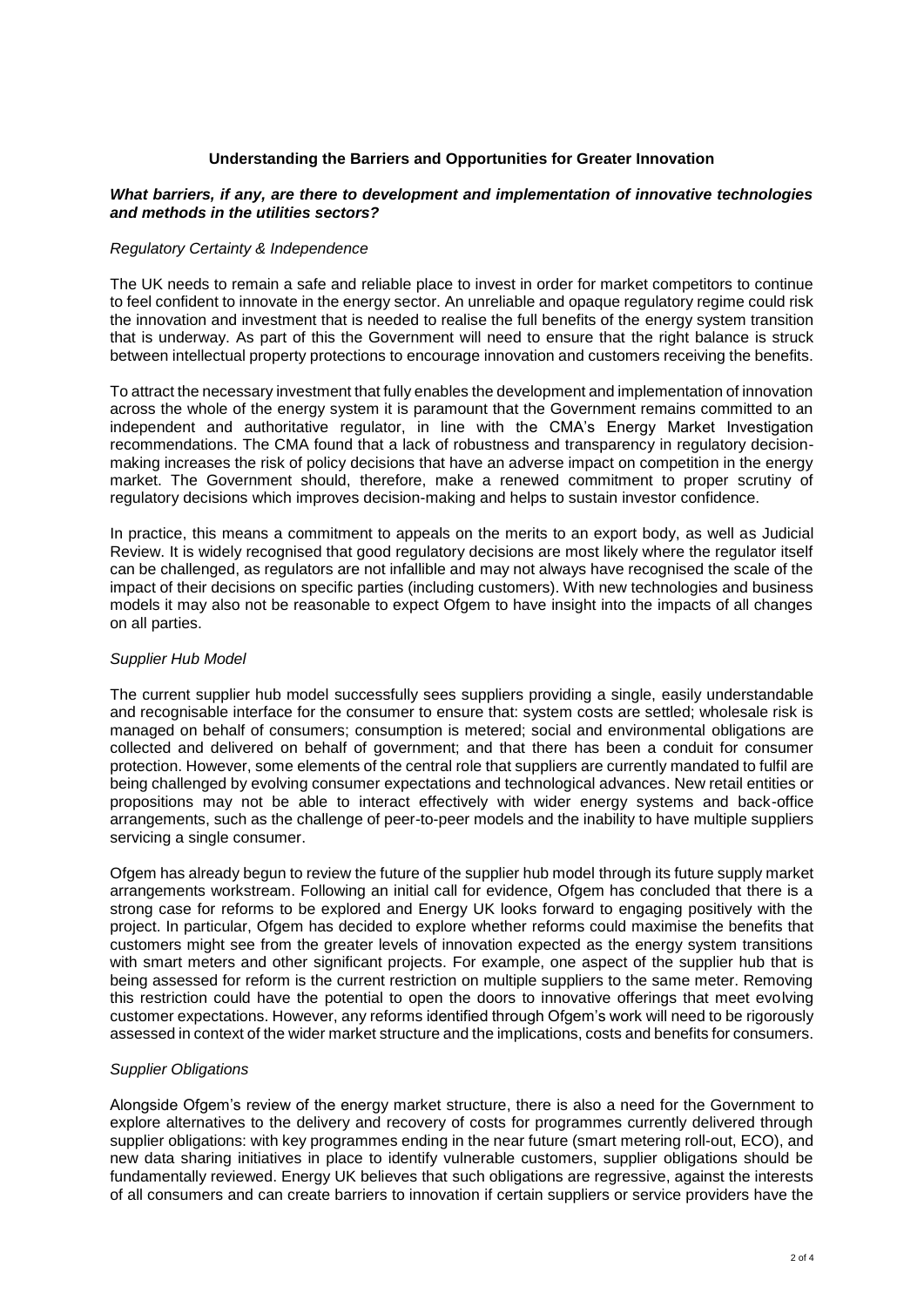added cost and administrative burden to deliver obligations that are best funded through taxation. The energy system is not an efficient surrogate for intelligently developed and delivered Governmental social and environmental policy initiatives. Such a move would be outside of Ofgem's control and it will take Government action to readjust its policy to remove these barriers to innovation.

## *Prescriptive Regulation and Industry Governance*

Energy UK has also identified the level of prescriptive regulation in both the supply license and the various industry codes (MRA, SPAA, BSC, UNC etc.) that suppliers are required to comply with as a barrier to innovation in the energy market.

As identified by the CMA in its independent review of the energy market, the different electricity, gas and retail codes offer a complex, resource intensive regulatory framework which can be challenging for small and large companies alike. This becomes more challenging when multiple large changes occur across the energy industry in a short period of time without being fully considered in the whole across industry systems. We believe the framework needs to be simplified to help increase accessibility for all market participants, including disruptive new businesses and technologies. Ofgem and BEIS have recently launched a review of energy industry codes and we look forward to engaging positively with the workstream.

More broadly, any regulatory regime must be principles-based by default with targeted prescriptive elements where they are deemed necessary. Using this approach as the foundation a licensing regime would foster innovation and allow suppliers and service providers to better tailor their products and engagement activities to meet evolving consumer expectations. Retaining the overly-prescriptive and rigid licences will limit the ability of market incumbents and new entrants to innovate and adapt to changing consumer expectations and technology. To see the full benefits of such a change there will need to be an evolution in the way the regulator acts within the market, taking it from a central, prescriptive role to one more focused on supporting and fostering competition, whilst retaining strict enforcement powers to protect consumers.

In order to realise to full innovation potential in a smarter energy system, it may be beneficial to review the way in which all energy market participants are regulated. One possibility could be to move to a functional approach to licensing, whereby the regulator defines certain activities and if you carry them out then you are subject to those licencing aspects. Such an approach to regulation could foster innovation by reducing unnecessary administrative burdens whilst providing greater customer protections as any new service could be flexibly incorporated into the regulatory regime by Ofgem. In considering any such option, regard will need to be given to customers who are restricted from benefiting from new services or technologies to ensure that they are not left with an undue burden of costs. Energy UK believes that this could encourage innovation and greater cross-sector working. Ofcom use a similar functional approach by ensuring effective consumer protection and regulatory resilience whilst minimising the regulatory impact on any individual market participant to that which is proportionate for the activities they actually undertake.

# *What are the best way(s) for utility regulators to further promote innovation in their sectors while ensuring the interests of consumers (present and future) are protected?*

Within the current regulatory framework, Energy UK believes that the reliance on prescriptive regulation is outdated and requires an overhaul. This is also why Energy UK has been supportive of Ofgem's Future of Retail Regulation programme which has most recently overhauled the previously prescriptionbased requirements for supplier-customer communications. By placing a greater reliance on principlesbased regulation, we believe Ofgem can future proof the supply licence whilst also ensuring industry thinks more innovatively about how it can deliver good outcomes for customers.

# *What barriers, if any, are there to innovative sector specific and cross-sector business models?*

As already noted, the current regulatory regime is characterised by a very large licence which all retail suppliers are required to apply for and then comply with if they wish to supply gas or electricity to domestic or business customers. A significant risk to a future retail market which seeks to attract new innovative businesses that may not have their principal interest in energy supply is that such a bureaucratic system will act as a barrier.